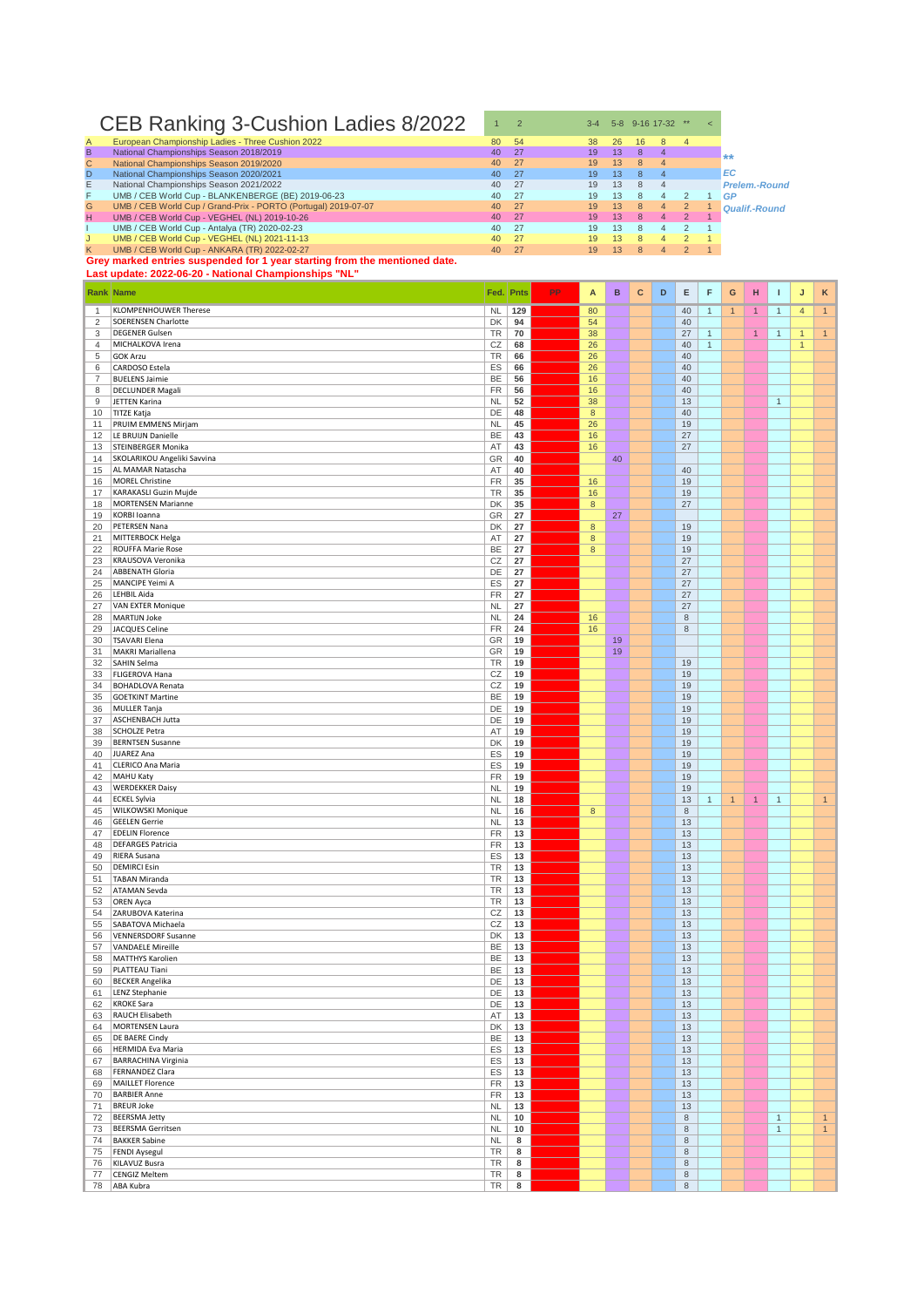| 79         | PEKER Nezahat Bayram                                   | TR                     | 8         |            |  | $\,$ 8 $\,$    |  |  |  |
|------------|--------------------------------------------------------|------------------------|-----------|------------|--|----------------|--|--|--|
| 80         | <b>BASKAYA Hale</b>                                    | TR                     | 8         |            |  | $\,8\,$        |  |  |  |
| 81         | TANRIVERDI Canan                                       | TR                     | 8         |            |  | $\,8\,$        |  |  |  |
| 82         | LOPEZ Luisa                                            | ES                     | 8         |            |  | 8              |  |  |  |
| 83         | MEZECKA Marina                                         | ES                     | 8         |            |  | 8              |  |  |  |
| 84         | <b>KERCRET Genevieve</b>                               | FR                     | 8         |            |  | 8              |  |  |  |
| 85         | <b>BELLENS Aurore</b>                                  | <b>FR</b>              | 8         |            |  | 8              |  |  |  |
| 86<br>87   | <b>WIERSTRA Gerrie</b>                                 | <b>NL</b><br><b>NL</b> | 8         |            |  | 8<br>$\,8\,$   |  |  |  |
| 88         | LIPS VERSLUIS Petra<br><b>HULTERMANS Hanny</b>         | <b>NL</b>              | 8<br>8    |            |  | 8              |  |  |  |
| 89         | USLU Ferah                                             | <b>TR</b>              | 4         |            |  | $\overline{4}$ |  |  |  |
| 90         | <b>KARABURC Meryem</b>                                 | <b>TR</b>              | 4         |            |  | $\overline{4}$ |  |  |  |
| 91         | SEYIS Rukiye                                           | TR                     | 4         |            |  | $\overline{4}$ |  |  |  |
| 92         | <b>VAN DANSIK Loes</b>                                 | <b>NL</b>              | 0         |            |  |                |  |  |  |
| 93         | KOOISTRA Ineke                                         | <b>NL</b>              | 0         |            |  |                |  |  |  |
| 94         | DUGUE Christiane                                       | <b>FR</b>              | 0         |            |  |                |  |  |  |
| 95         | <b>HALLIER Melanie</b>                                 | <b>FR</b>              | 0         |            |  |                |  |  |  |
| 96         | LONGEREY Christelle                                    | FR                     | 0         |            |  |                |  |  |  |
| 97         | PETIT Lucie                                            | FR                     | 0         |            |  |                |  |  |  |
| 98         | <b>BERTON Alexandrine</b>                              | <b>FR</b>              | 0         |            |  |                |  |  |  |
| 99         | NAJJARI Amal                                           | ES                     | $\pmb{0}$ | 21.12.2021 |  |                |  |  |  |
| 100<br>101 | PLANES Monica<br>MARTINEZ Cristina                     | ES<br>ES               | 0<br>0    |            |  |                |  |  |  |
| 102        | <b>DE LETTER Sandra</b>                                | BE                     | 0         |            |  |                |  |  |  |
| 103        | DASKE Steffi                                           | DE                     | 0         |            |  |                |  |  |  |
| 104        | <b>ENGLBRECHT Ingrid</b>                               | AT                     | 0         |            |  |                |  |  |  |
| 105        | <b>BAJTNER Yenny</b>                                   | <b>SE</b>              | 0         |            |  |                |  |  |  |
| 106        | HUBRTOVA Veronika                                      | CZ                     | 0         |            |  |                |  |  |  |
| 107        | MASKOVA Eva                                            | CZ                     | 0         |            |  |                |  |  |  |
| 108        | <b>GRABNER Elisabeth</b>                               | AT                     | 0         |            |  |                |  |  |  |
| 109        | AKBAS Ezgi                                             | TR                     | 0         |            |  |                |  |  |  |
| 110        | DOGAN Serpil                                           | TR                     | 0         |            |  |                |  |  |  |
| 111<br>112 | <b>ERTAS Semsule</b><br><b>YILDIZ Asiye</b>            | <b>TR</b><br>TR        | 0<br>0    |            |  |                |  |  |  |
| 113        | <b>ISPIR Yildiz</b>                                    | <b>TR</b>              | $\pmb{0}$ |            |  |                |  |  |  |
| 114        | <b>BOLSU Elifnur</b>                                   | TR                     | 0         |            |  |                |  |  |  |
| 115        | DURNA Beyza Merve                                      | TR                     | 0         |            |  |                |  |  |  |
| 116        | GOL Dilara                                             | <b>TR</b>              | 0         |            |  |                |  |  |  |
| 117        | SCHUH Christine                                        | DE                     | 0         |            |  |                |  |  |  |
| 118        | <b>ABMANN Jennifer</b>                                 | DE                     | 0         |            |  |                |  |  |  |
| 119        | <b>PROBST Helga</b>                                    | DE                     | 0         |            |  |                |  |  |  |
| 120        | <b>STARK Monika</b>                                    | DE                     | 0         |            |  |                |  |  |  |
| 121        | VERBOGT Anja                                           | <b>NL</b>              | 0         |            |  |                |  |  |  |
| 122        | <b>WILLEMS</b> Esmee                                   | <b>NL</b>              | $\pmb{0}$ |            |  |                |  |  |  |
| 123        | <b>ARNTZ Chantal</b>                                   | <b>NL</b>              | 0         |            |  |                |  |  |  |
| 124        | KWAST Janet                                            | <b>NL</b>              | $\pmb{0}$ |            |  |                |  |  |  |
| 125<br>126 | KOSDERE Ipek<br>SORENSEN Charlotte                     | <b>TR</b><br>DK        | 0<br>0    |            |  |                |  |  |  |
| 127        | STOJISEVIC Daniela                                     | AT                     | 0         |            |  |                |  |  |  |
| 128        | HINGERL Heike                                          | AT                     | 0         |            |  |                |  |  |  |
| 129        | JENSEN Jeannette                                       | DK                     | 0         |            |  |                |  |  |  |
| 130        | JONKERGOUW MULDERS Marieke                             | <b>NL</b>              | 0         |            |  |                |  |  |  |
| 131        | DE JONG Maartje                                        | <b>NL</b>              | 0         |            |  |                |  |  |  |
| 132        | LIVEBARDON Sonia                                       | <b>FR</b>              | 0         |            |  |                |  |  |  |
| 133        | MOLZER Samira                                          | AT                     | 0         |            |  |                |  |  |  |
| 134        | MATULLA Bettina                                        | AT                     | 0         |            |  |                |  |  |  |
| 135<br>136 | <b>EFLER Brigitte</b><br>KAISER Alexandra              | AT<br>AT               | 0<br>0    |            |  |                |  |  |  |
| 137        | DOCQUIER Francoise                                     | BE                     | 0         |            |  |                |  |  |  |
| 138        | VER BRUGGEN Sandra                                     | BE                     | 0         |            |  |                |  |  |  |
| 139        | REIBENSPIES Vanessa                                    | DE                     | $\pmb{0}$ |            |  |                |  |  |  |
| 140        | NIEBEN Anna Ruth                                       | DE                     | 0         |            |  |                |  |  |  |
| 141        | <b>ESSER Michaela</b>                                  | DE                     | 0         |            |  |                |  |  |  |
| 142        | <b>VICAN Marion</b>                                    | DE                     | 0         |            |  |                |  |  |  |
|            | 143   DUHAN Brigitte                                   | DE                     | 0         |            |  |                |  |  |  |
|            | 144   ANGHEL Georgeta<br>145   STENGEL PONSING Susanne | DE<br>DE               | 0<br>0    |            |  |                |  |  |  |
| 146        | <b>HEILMANN Vivi</b>                                   | DK                     | 0         |            |  |                |  |  |  |
| 147        | SERRAMITJANA Marta                                     | ES                     | 0         |            |  |                |  |  |  |
| 148        | PARDO Anna                                             | ES                     | 0         |            |  |                |  |  |  |
| 149        | <b>PORRAS Celia</b>                                    | ES                     | $\pmb{0}$ |            |  |                |  |  |  |
|            | 150 JULIA Eva                                          | ES                     | 0         |            |  |                |  |  |  |
|            | 151 SOLDEVILA Eva Julia                                | ES                     | 0         |            |  |                |  |  |  |
| 152        | <b>DECHAMPS Julie</b>                                  | <b>FR</b>              | 0         |            |  |                |  |  |  |
|            | 153 CORRION Natacha                                    | <b>FR</b>              | 0         |            |  |                |  |  |  |
| 155        | 154 BEEMSTERBOER Charissa<br>DUCROCQ Sandrine          | <b>FR</b><br>FR        | 0<br>0    |            |  |                |  |  |  |
| 156        | DOUGNAC Nathalie                                       | FR                     | 0         |            |  |                |  |  |  |
| 157        | GAULTIER Brigitte                                      | FR                     | 0         |            |  |                |  |  |  |
| 158        | KUINDERSMA Nynke                                       | <b>NL</b>              | $\pmb{0}$ |            |  |                |  |  |  |
| 159        | VAN HUMMEL Jetty                                       | <b>NL</b>              | 0         |            |  |                |  |  |  |
| 160        | HAVERMANS Veronique                                    | <b>NL</b>              | 0         |            |  |                |  |  |  |
| 161        | VAN RIEL DE GRAAFF Marlous                             | <b>NL</b>              | 0         |            |  |                |  |  |  |
| 162        | <b>GLISSENAAR Silvy</b>                                | <b>NL</b>              | 0         |            |  |                |  |  |  |
|            | 163 BERRY Graddy                                       | <b>NL</b>              | 0         |            |  |                |  |  |  |
| 164<br>165 | VERHEUL MATZE Femke<br>DAMEN Natasja                   | <b>NL</b><br><b>NL</b> | 0<br>0    |            |  |                |  |  |  |
| 166        | POT Petra                                              | <b>NL</b>              | 0         |            |  |                |  |  |  |
| 167        | VAN YPEREN Francien                                    | <b>NL</b>              | $\pmb{0}$ |            |  |                |  |  |  |
|            | 168 BEEKINK Joyce                                      | <b>NL</b>              | 0         |            |  |                |  |  |  |
|            | 169   HERMANS Bianca                                   | <b>NL</b>              | 0         |            |  |                |  |  |  |
|            | 170   SLUIMER Ank                                      | <b>NL</b>              | 0         |            |  |                |  |  |  |
|            |                                                        |                        |           |            |  |                |  |  |  |
| 171        | <b>ROSIER Monique</b>                                  | <b>NL</b>              | 0         |            |  |                |  |  |  |
| 172        | <b>WOLFS Celina</b><br>173 VERKERK Janine              | <b>NL</b><br><b>NL</b> | 0<br>0    |            |  |                |  |  |  |